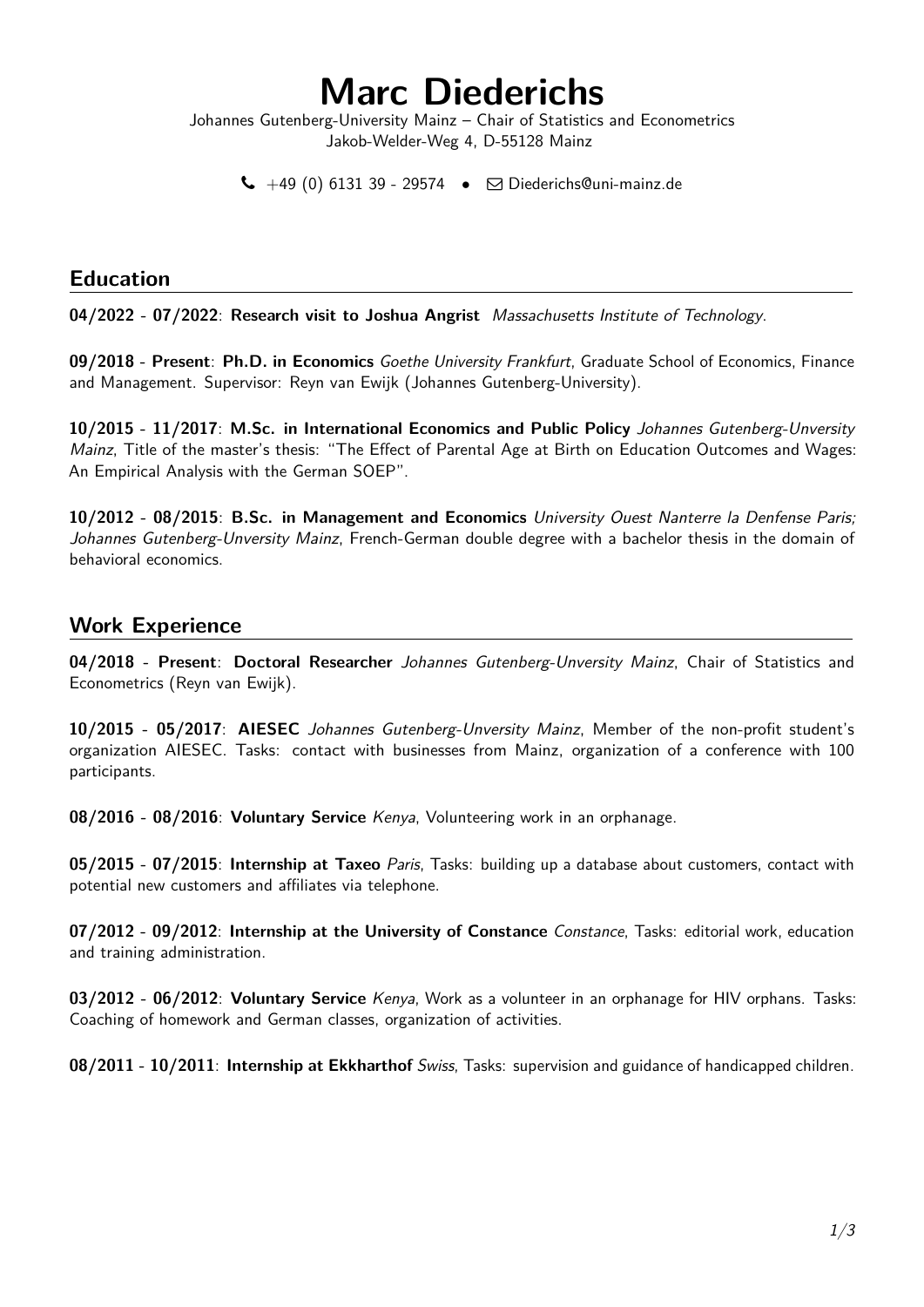## **Publications**

**04/2021 - Present**: **Is large-scale rapid CoV-2 testing a substitute for lockdowns? Published in PLOS ONE** Joint work with René Glawion, Peter G. Kremsner, Timo Mitze, Gernot J. Müller, Dominik Papies, Felix Schulz and Klaus Wälde. Various forms of contact restrictions have been adopted in response to the Covid-19 pandemic. Around February 2021, rapid testing appeared as a new policy instrument. Some claim it may serve as a substitute for contact restrictions. We study the strength of this argument by evaluating the effects of a unique policy experiment: In March and April 2021, the city of Tübingen set up a testing scheme while relaxing contact restrictions. We compare case rates in Tübingen county to an appropriately identified control unit. We employ the synthetic control method. We base interpretations of our findings on an extended SEIR model. The experiment led to an increase in the reported case rate. This increase is robust across alternative statistical specifications. This is also due to more testing leading initially to more reported cases. An epidemiological model that corrects for 'more cases due to more testing' and 'reduced testing and reporting during the Easter holiday' confirms that the overall effect of the experiment led to more infections. The number of rapid tests were not sufficiently high in this experiment to compensate for more contacts and thereby infections caused by relaxing contact restrictions.

### **Work in Progress**

**09/2021 - Present**: **Schools under mandatory testing can mitigate the spread of SARS-CoV-2. Revise and resubmit at PNAS.** Joint work with Reyn van Ewijk, Ingo Ishpording and Nico Pestel. In this paper, we provide the first causal evidence on the impact of opening schools in a situation under virus variants and substantial vaccination rates in the adult population. We show that schools under regular and mandatory rapid testing of the studentship mitigated the growth in case numbers leading to Germany's fourth pandemic wave in Autumn 2021. Our results have important implications for the design of future non-pharmaceutical interventions to mitigate the spread of SARS-CoV-2, but also comparable future diseases. Keeping schools open under mandatory testing rules can provide a means to keep track of infection rates. Our results suggest that school closures, given substantial economic and societal costs, should be thought of as the "last resort", even if inevitable at some point.

**11/2020 - Present**: **Does interdisciplinarity in economic research lead to a higher citation impact?** Joint work with Tristan Stahl and Stefan Lobin. Reading through economic research grant postings, one can notice a frequent and stong emphasis on the importance of interdisciplinarity in research teams. Our project evaluates if this is justified by higher quality research output resulting from interdisciplinary collaborations. We build a theoretical model that facilitates to think about different mechanisms through which interdisciplinarity can lead to better or worse research quality. We identify researchers fields of expertise by their publication histories and measure the quality of publications by their citation count. Using different measures of interdisciplinarity on the paper and the team level we find an inverted U-shape relationship between citation impact and interdisciplinarity of economic research articles.

**06/2020 - Present**: **What can we learn from Editor Rotations?** Single authored project. Does every economic researcher have the same chances to publish in highly ranked economic journals or are those with an editor connection at an advantage? Who are the researchers that profit most from their networks and what are the underlying mechanisms? This paper uses panel data on a sample of researchers who were at some point connected to an editor. The data cover the last 30 years of economic publishing of 28 renowned economic journals to analyse how a researcher's number of publications is affected by his/her connections to the editor. Such connections could be prior co-authorships or affiliations to the same institutions. Under the assumption that the timing of editor appointments is exogenous conditional on author experience, this study provides causal estimates. The findings suggest that editors' past coauthors and current affiliation colleagues increase their publication rate by 17% during years of their connected editors' appointment. Multiple heterogeneity analyses with respect to proximity between authors and editors, time and differences in journal type are conducted. Editorial favoritism is not found to be a relevant mechanism while a change in journal focus and a changed submission behaviour of